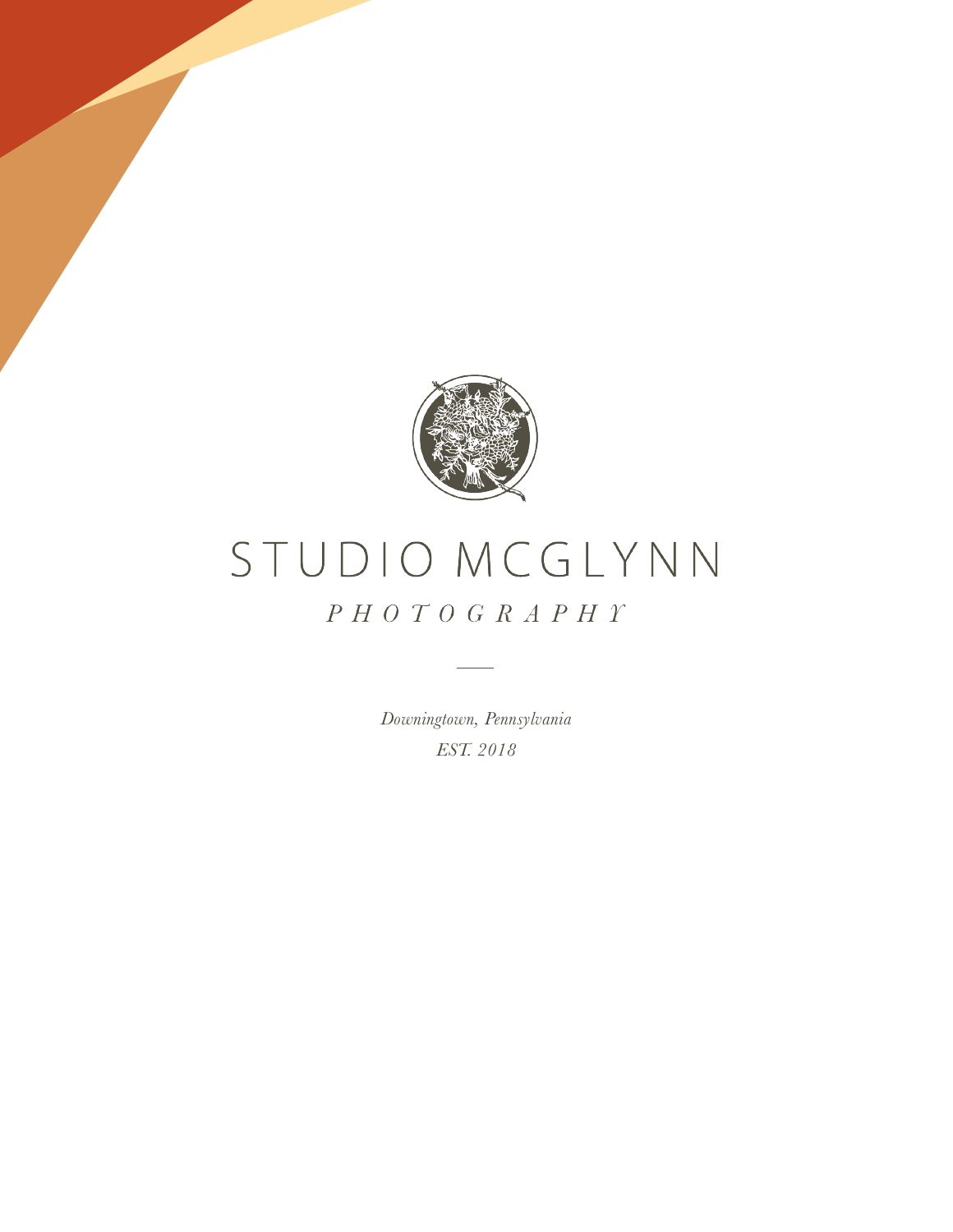

## ELEGANT PACKAGE

Eight Hours of Wedding Day Coverage

One Photographer

Unlimited Locations and Exposures

600+ Retouched Photos

YOUR PICK: *(One of Three)*

*1. Thirty Minute Engagement Session 2. Add One Hour of Wedding Day Coverage 3. High Quality Photo Album*

### PHOTO SNEAK PEAK:

5 Photo Downloads 72 Hours after Wedding

USB Flash Drive with High-Resolution, Print-Ready Photos

Memorable Photo Box (Fits 4x6 Prints)

4 Week Delivery for Final Photos

\$1,800 *Sales Tax Not Included* 

*studiomcglynn.com*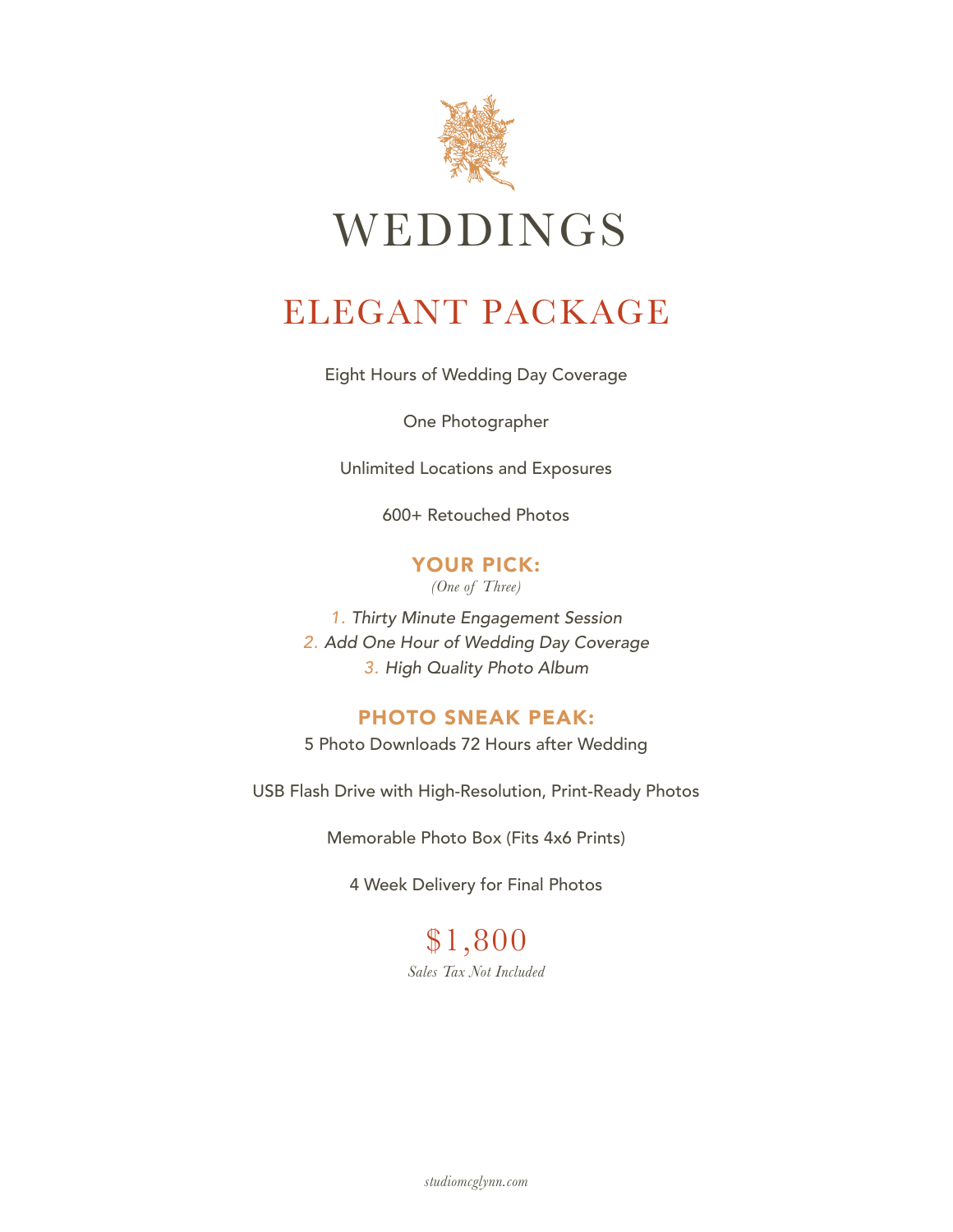

# MICRO & ELOPEMENT

### INTIMATE PACKAGE

Two Hours of Coverage

One Photographer

Unlimited Locations and Exposures

100+ Retouched Photos

USB Flash Drive with High-Resolution, Print-Ready Photos

Memorable Photo Box (Fits 4x6 Prints)

2 Week Delivery for Final Photos

\$800 *Sales Tax Not Included*

### BELOVED PACKAGE

Three Hours of Coverage

One Photographer

Unlimited Locations and Exposures

200+ Retouched Photos

USB Flash Drive with High-Resolution, Print-Ready Photos

Memorable Photo Box (Fits 4x6 Prints)

2 Week Delivery for Final Photos

#### \$1,000 *Sales Tax Not Included*

*studiomcglynn.com*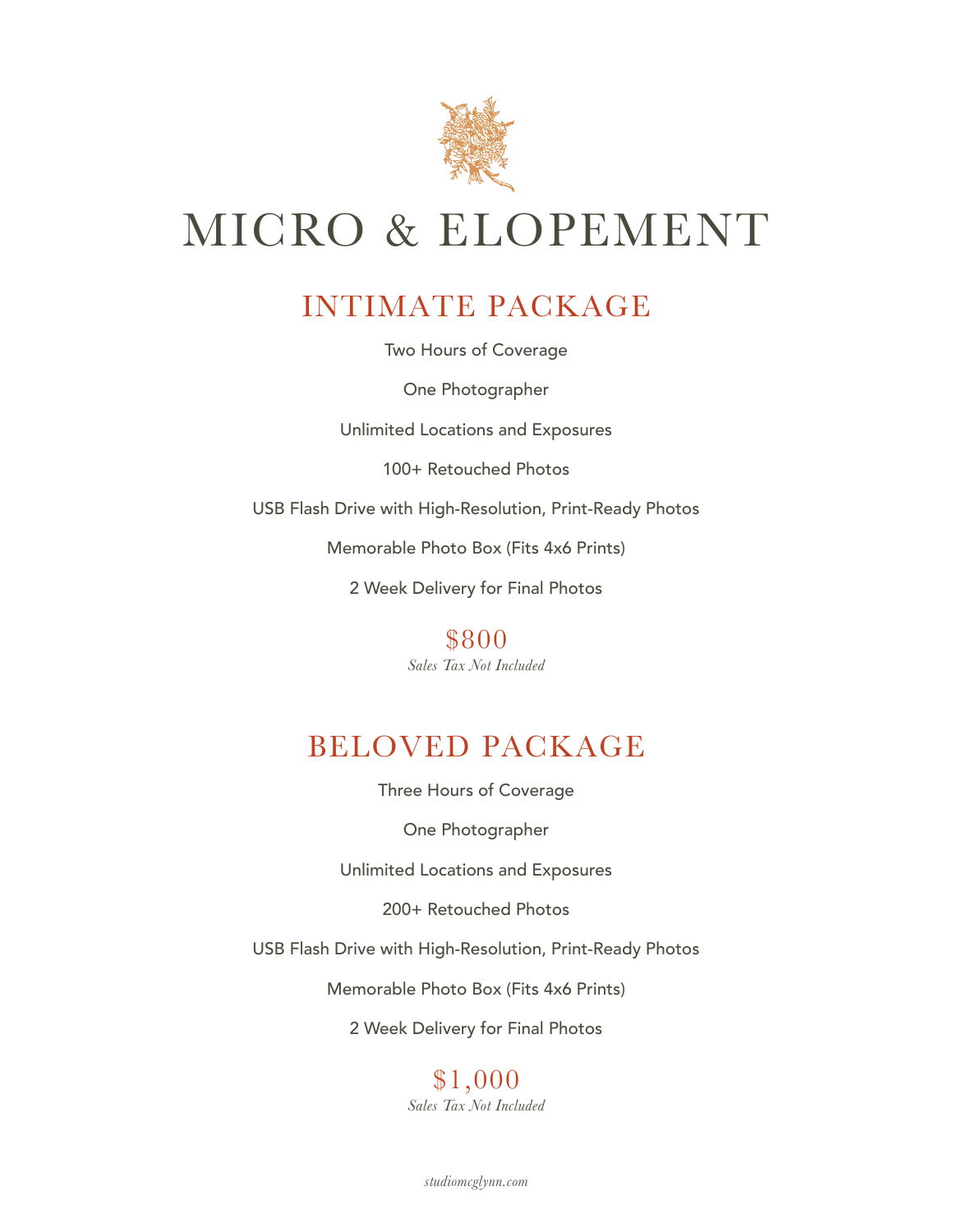## PACKAGE ADD-ON'S

### ADDITIONAL SERVICES

#### THIRTY-MINUTE SESSION **\$200**

- PERFECT FOR THE PROPOSAL OR YOUR SAVE-THE-DATE
- LOCATION OF YOUR CHOICE
- 15+ RETOUCHED PHOTOS
- FINAL PHOTOS DIGITAL DOWNLOAD VIA ONLINE GALLERY
- 48-HOUR DELIVERY

#### ONE-HOUR SESSION **\$260**

- PERFECT FOR YOUR ENGAGEMENT SESSION
- LOCATION OF YOUR CHOICE
- 30+ RETOUCHED PHOTOS
- FINAL PHOTOS DIGITAL DOWNLOAD VIA ONLINE GALLERY
- 48-HOUR DELIVERY

#### TWO-HOUR SESSION **\$450**

- PERFECT FOR YOUR BRIDAL SHOWER OR REHEARSAL DINNER
- 70+ RETOUCHED PHOTOS
- FINAL PHOTOS DIGITAL DOWNLOAD VIA ONLINE GALLERY
- 72-HOUR DELIVERY

### ADDITIONAL PRODUCTS

| CUSTOM WEDDING LOGO <b>SAN SERVICE SERVICE SERVICE</b>                                                                                                                                                                               |  |
|--------------------------------------------------------------------------------------------------------------------------------------------------------------------------------------------------------------------------------------|--|
| · MULTIPLE HIGH-RESOLUTION FILES (.PDF, .JPG, .PNG)<br>• MULTIPLE COLOR VARIATIONS (BLACK, WHITE, COLOR)<br>• ARTWORK RELEASE<br>• 2 WEEK DELIVERY                                                                                   |  |
| PHOTO ALBUM 3300                                                                                                                                                                                                                     |  |
| • LAYFLAT SPINE, LUSTRE THICK PHOTO PAPER<br>• $SIZE: 8.5" \times 8.5"$<br>• 20 PAGES (10 SPREADS)<br>• 8 WEEK DELIVERY                                                                                                              |  |
| SAVE THE DATE CARDS <b>CONSTRUCTED</b> \$350                                                                                                                                                                                         |  |
| • CUSTOM LETTERPRESS DESIGN<br>• QUANTITY: 50, SIZE: FLAT 5"X 7"<br>• INCLUDES WHITE EURO-FLAP ENVELOPES<br>• 6 WEEK DELIVERY                                                                                                        |  |
| <b>THANK YOU CARDS WELL BEEN AND ASSESSED AT A SAMPLE SET OF SAMPLE SET OF SAMPLE SET OF SAMPLE SET OF SAMPLE SET OF SAMPLE SET OF SAMPLE SET OF SAMPLE SET OF SAMPLE SET OF SAMPLE SET OF SAMPLE SET OF SAMPLE SET OF SAMPLE SE</b> |  |
| • CUSTOM LETTERPRESS DESIGN<br>• QUANTITY: 50, SIZE: FLAT 5"X 7"<br>• INCLUDES WHITE EURO-FLAP ENVELOPES<br>• 6 WEEK DELIVERY                                                                                                        |  |
| <b>CUSTOM INVITATION SUITE CUSTOM</b> <i>Price Varies</i>                                                                                                                                                                            |  |
| HAND-LETTERED DAY-OF SIGNAGE The Price Varies                                                                                                                                                                                        |  |

### TRAVEL FEE

There is no travel fee for local couples whose venue location is within 60 miles round trip. After 60 miles a travel fee is added, email us regarding your specific location and we will send you a quote.

## PAYMENT INFO

A non-refundable deposit of 20% will be required to secure your date; however, this will be taken out of your remaining balance.

Remaining balance is due 30 days before wedding date if paying by credit card or check. If paying balance by cash you can pay day-of.